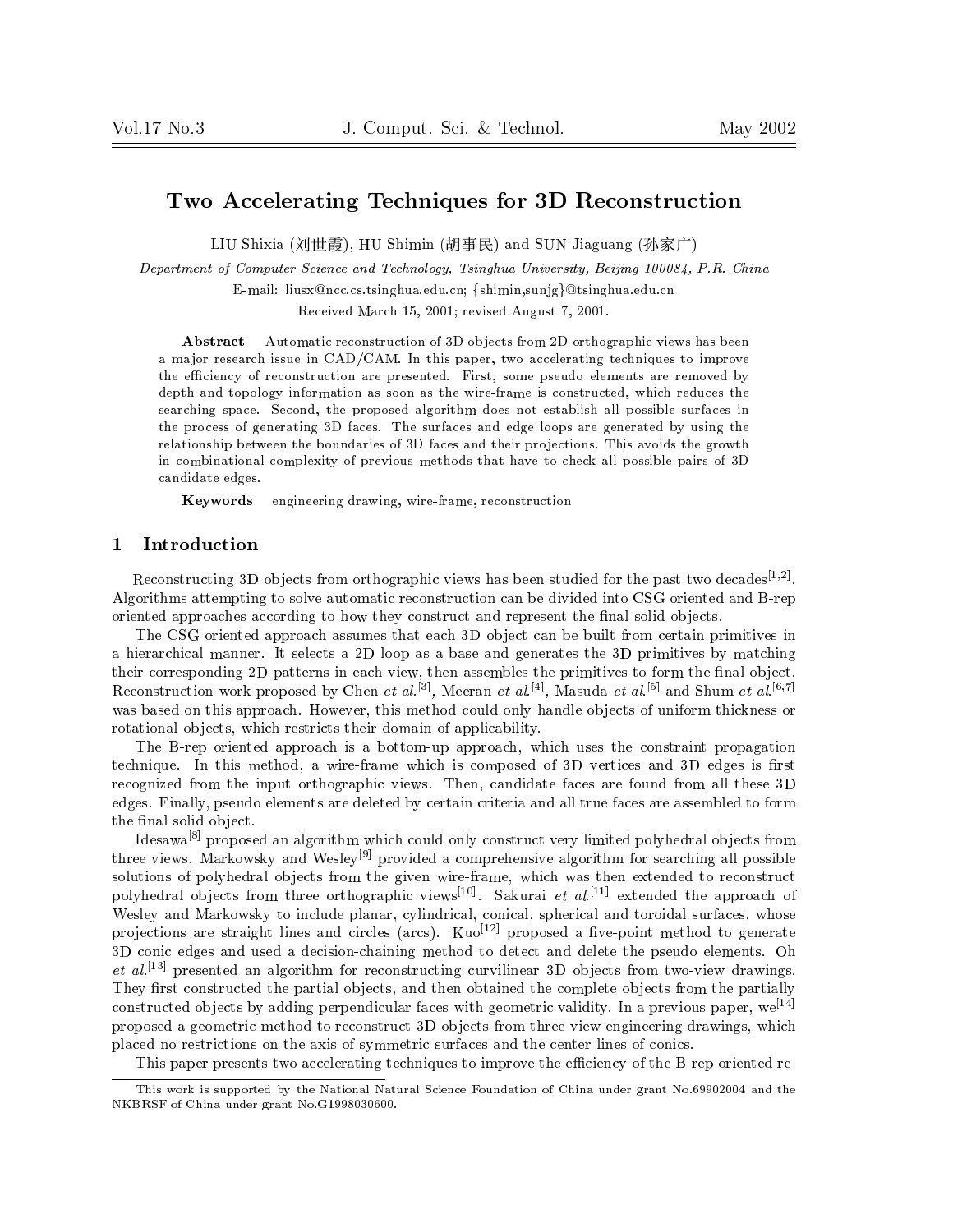construction algorithm. By removing some pseudo edges directly in the wire-frame and using the relationship between 3D elements and its projections, our algorithm reduces the searching space and the number of examinations.

## 2 Solid Model Reconstruction

In this section, we introduce the main procedure of 3D reconstruction. More details can be found in [12, 15].

We use a B-rep oriented approach to reconstruct 3D objects from three orthographic views. The proposed method constructs 3D candidate vertices, edges, and faces from the input engineering drawing in order. For brevity, we write 3D candidate vertices, edges and faces as c-vertices, c-edges, c-faces, respectively. The reconstruction algorithm can be divided into the following stages.

Check input data

In this stage, we process the input data and remove certain redundancies to prepare for 3D reconstruction. The preprocessing performs the following operations. First, separate each view in the engineering drawing. Then, remove all duplicate 2D vertices and conics. Next, check each pair of conics, if they intersect internally, add the intersection point and divide each of the conics at the intersection point. Finally, combine the conics with the same equation.

Reconstruct wire-frame

This stage constructs all c-vertices and c-edges that constitute the wire-frame model by certain correspondences among three orthographic views. We generate all c-vertices by selecting a 2D vertex from one view and then compare it with the vertices in the other two views. To reconstruct 3D conic edges, we use the *conjugate diameter method*<sup>[14]</sup> or the *matrix method*<sup>[15]</sup>.

Trace c-faces in the wire-frame

The main task of this step is to find the set of all possible edge loops in the wire-frame, from which subsets can be selected to form the boundary of the faces. First, we find the surfaces that contain the faces. Then, all the edge loops are constructed by using the relationship between the 3D face and its projections in the 2D views. This technique will be explained later.

Search for 3D solids

Among all the c-faces generated in the previous step, some really lie on the boundary of a solid. These are real faces, and the others are called pseudo faces. Hence, we should find a group of faces that make up a real solid object. We use the same method as in our previous paper<sup>[15]</sup> to search all 3D objects within the reconstructed wire-frame. Initially, we use the depth information to remove some false faces. Then, the remaining pseudo faces in the wire-frame model are completely removed by a divide-and-conquer approach based on the definition of manifold.

#### 3 Two Accelerating Techniques

### 3.1 Removing Pseudo Elements from Wire-Frame

The pseudo elements in the wire-frame will extend the searching space of the subsequent stages. To reduce the processing time later, we remove some redundant c-edges by the depth information in the engineering drawing and topology information in the 2-manifold ob ject.

If a visible c-edge is generated from a dashed line in a view whose projection direction is the same as the viewing direction, then the c-edge is pseudo and should be eliminated from the wire-frame. This can be checked by the coordinate values along the projection direction. For example, if a c-edge has a dashed projection in the top view and its projection on the side view has a local maximum z-coordinate, then this edge is pseudo since it would be visible from the negative direction of z-axis, i.e., it corresponds to a solid line in the top view illustrated in Figs.1(a)-(c). The projection of cedge  $E(V_A, V_B)$  (see Fig.1(b)) onto the top view is a dashed line (see  $C(t_A, t_B)$  in Fig.1(a)), while its projection onto the side view  $(C(s_A, s_B)$  in Fig.1(a)) has a local maximum z-value (no other lines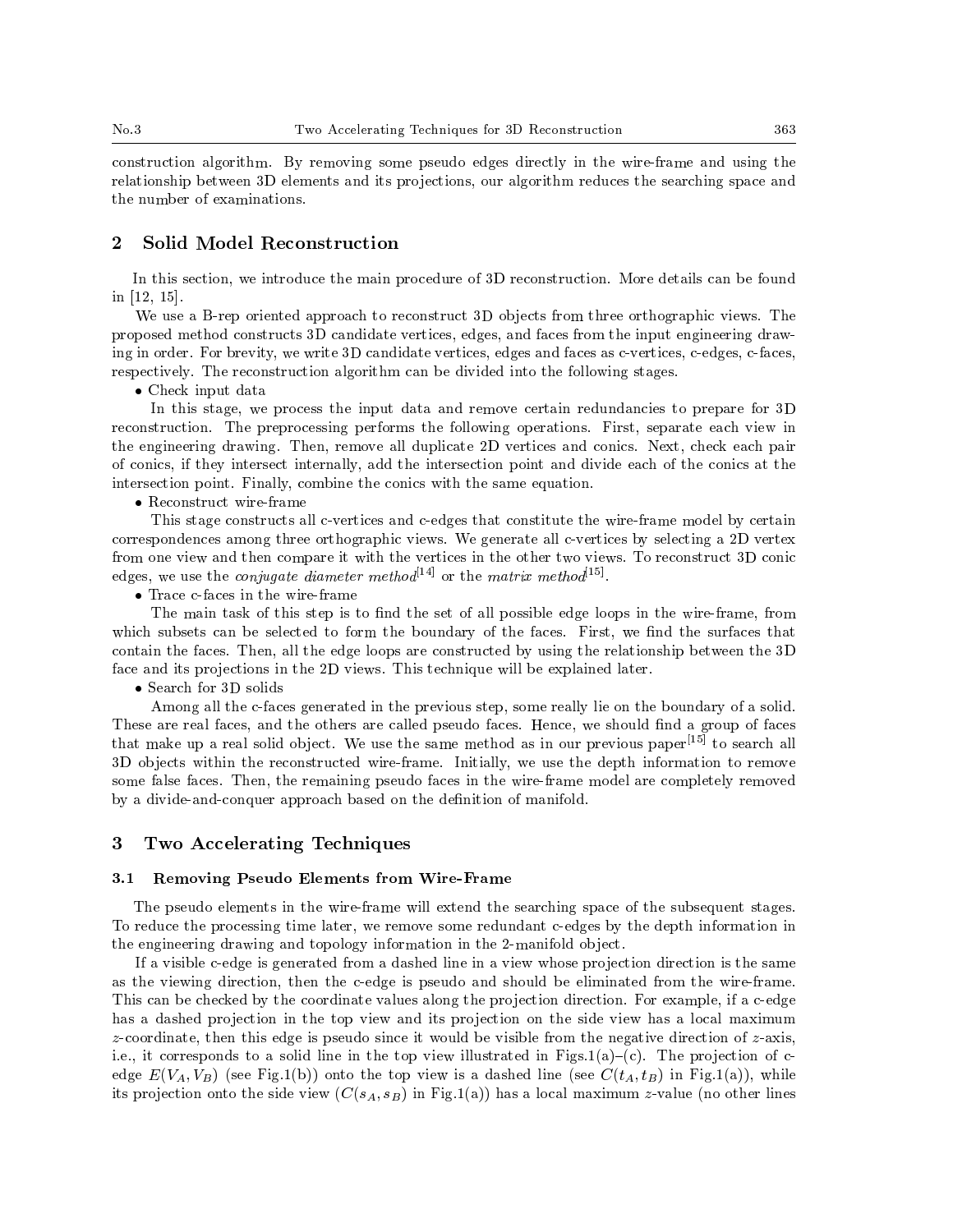occlude it from the negative direction of the z-axis). Therefore,  $E(V_A, V_B)$  is a pseudo edge and should be removed from the wire-frame (see Fig.1(c)).



Fig.1. Remove pseudo c-edges by depth information.

Furthermore, we remove other pseudo elements by the topology information defined in 2-manifold ob jects. Several rules are given to eliminate the pseudo elements in the wire-frame, which are based on the topology information. For brevity, we introduce the denition of degree. The degree of a vertex  $v$  is defined as the number of the c-edges connected to it. We denote it as degree  $(v)$ .

(1) If degree  $(v) < 2$ , remove vertex v and the c-edge connected to it.

(2) If degree  $(v) = 2$  and the two c-edges connected to it are collinear, merge the two c-edges and remove vertex v.

(3) If degree  $(v) = 2$  and the two c-edges connected to it are not collinear, remove vertex v and the c-edges.

(4) If degree  $(v) = 3$  and two of these c-edges connected to it are collinear, merge the collinear c-edges, remove vertex  $v$  and the other c-edge.

(5) If degree  $(v) \geq 3$  and all these c-edges connected to it are coplanar and not collinear, remove vertex <sup>v</sup> and all these c-edges.

Referring to Fig.1(c), the c-vertex  $V_B$  satisfies case (4), so we merge the two collinear c-edges and remove c-edge  $E(V_B, V_C)$  as shown in Fig.1(d). Now, c-vertex  $V_C$  satisfies the condition described by case (3), so c-vertex  $V_C$ , c-edges  $E(V_C, V_D)$  and  $E(V_C, V_E)$  are deleted as in Fig.1(e).

#### 3.2 Generating Surfaces and Faces

To generate all c-faces, the previous method (such as the method used by Kuo) finds all possible surfaces that contain the faces of the 3D object. These surfaces can be constructed from the information of two edges sharing a common vertex. The type of these two edges and the relationship between them determine the type and the features of the surface to be generated. For example, a planar surface can be built from two coplanar edges sharing a c-vertex. A line (conic) and a conic that are not coplanar with each other constitute a quadric or toroidal surface. Then, the previous method has to test all the c-edges in the wire-frame to find the c-edges which belong to the generated surface. This will cause a steep increased in the processing time for complex objects. Here, we reduce the searching time by using the relationship between the 3D face and its projections in the 2D views.

Oh et al. [13] used a special pro jection technique to simplify the process ofsearching the c-edges in a surface. They assumed that the edges on the original plane and the projection plane have a one-to-one relationship under such a special projection. The c-faces are then obtained by extracting the array of edges on the projection plane. Here, their method is improved and extended to handle three orthographic views. The new method has no restrictions on the projection technique.

**Definition 1 (2D Loop).** A 2D loop in a view consists of an ordered cycle of 2D edges and 2D vertices.

Definition 2 (Generalized Cylindrical Face). A generalized cylindrical face is defined by moving an arbitrary  $3D$  contour (may be not closed) along a  $3D$  ray line.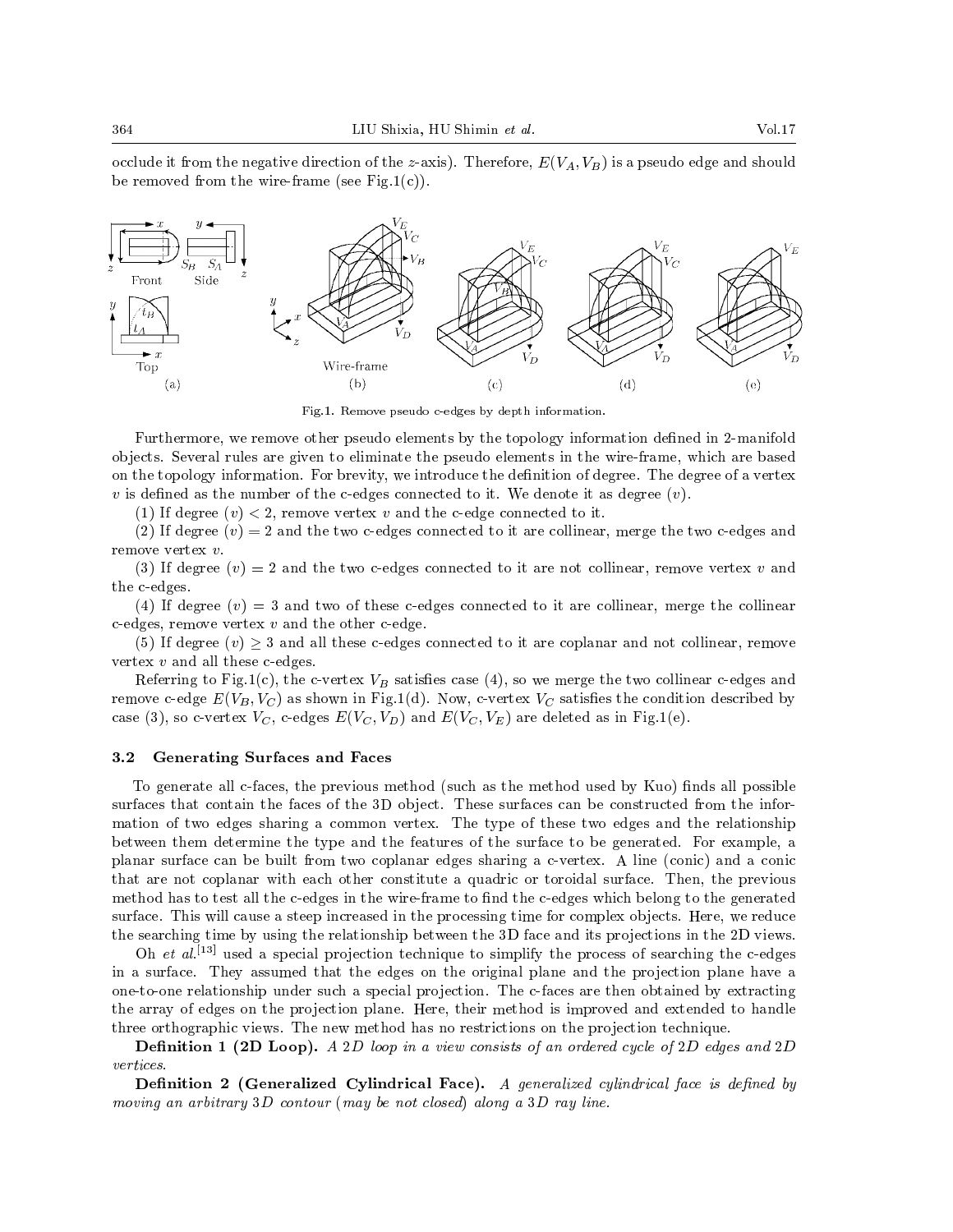**Definition 3 (Non-Degenerate Line).** A line that is not perpendicular to the projection plane is defined as a non-degenerate line to this projection plane.

**Property 1.** Under the parallel projection, if each line edge in a connected cycle of  $3D$  edges is not perpendicular to the projection plane, then the projection of the closed cycle of 3<sup>D</sup> edges onto this view is a2D loop. The correspondence between the 3D edges in the edge loop and the 2D edges in the 2<sup>D</sup> loop is one-to-one.

Proof. The projection of the conic edge onto each of the three orthographic views is either a conic edge or a 2D line edge, so line edges are mainly considered in this property since their projections may degenerate into 2D points. The projection of a conic (line) edge onto a projection plane can be regarded as the intersection of the projection plane and a generalized cylindrical face. The contour of the generalized cylindrical face is the conic (line) edge. The 3D ray line is formed by moving a point on the conic (line) along the projection direction. Since the projection plane intersects a generalized cylindrical face which is not parallel to the projection plane only at a conic (line), therefore each 3D conic (non-degenerate line) corresponds to a 2D conic (line) in that pro jection. The extruding directions of these generalized cylindrical faces are the same for a given projection plane, so they do not intersect except at the common line. The common line is formed by moving the common 3D point along the projection direction. Its projection onto the projection plane is a 2D point. Thus, different 3D conic (non-degenerate line) edges correspond to different 2D conic (line) edges in the view. П

We use the following theorem to reduce the number of examinations, which states the correspondence between the 3D edge loop and the 2D loop in the orthographic views.

**Theorem 1.** Each edge loop of a 3D object corresponds to at least a 2D loop in one of the three orthographic views, and the correspondence between the edges in the 3D edge loop and the 2D edges in the 2<sup>D</sup> loop is one-to-one.

Proof. Edge loops are boundaries of 3D faces. They can be divided into two classes according to the types of the faces: the edge loop in the planar face and the edge loop in the quadric or toroidal surface.

A plane cannot be perpendicular to three coordinate planes which are perpendicular to each other simultaneously, therefore each line edge in an edge loop which belongs to a planar face is not perpendicular to three coordinate planes simultaneously. By Property 1, its projection is a 2D loop in at least one view and the correspondence between the edges in the edge loop and the 2D edges in the 2D loop is one-to-one.

The projection of the conic edge onto each view is a 2D edge, so we only consider the line edge in the quadric surface (the boundaries of a toroidal face are all conic edges). The line edges in the quadric surface are either parallel to each other (cylindrical surface) or intersectional at one common 3D point and the angle between two of them is less than 90 (conical surface). Thus, at most in one projection plane, there will exist some edges which are perpendicular to this plane. That is to say, their projections are 2D edges in at least two of the three views. Therefore, for an edge loop in a quadric or toroidal face, at least two of its projections onto the orthographic views correspond to 2D loops. From Property 1, it follows that the correspondence between the 3D edges in the edge loop and the 2D edges in the 2D loop is one-to-one.  $\Box$ 

The method we use to automatically trace edge loops in the wire-frame is called the projectionoriented method, which is based on Theorem 1. In this method, we first find out all 2D loops in each view using the *maximum turning angle* (MTA) method<sup>[14]</sup>. The basic idea of the MTA method is to choose a convex vertex as the starting vertex, and to select an edge that is not referred to or referred to only once as the starting edge, then search the next edge by adjacency relationships. When there is more than one edge that satisfies the surface equation, we choose the edge with the maximum turning angle. The turning angle is the angle by which the tangent vector of a curved edge is to be rotated at the common vertex to go from the tangent vector of the current curved edge to the tangent vector of its adjacent curved edge. Then, for each 2D loop identied, two 2D edges which share a common 2D vertex are chosen. Next, we select two c-edges that are generated from these two 2D edges, respectively, and make sure that the selected two c-edges also share a common c-vertex. The types of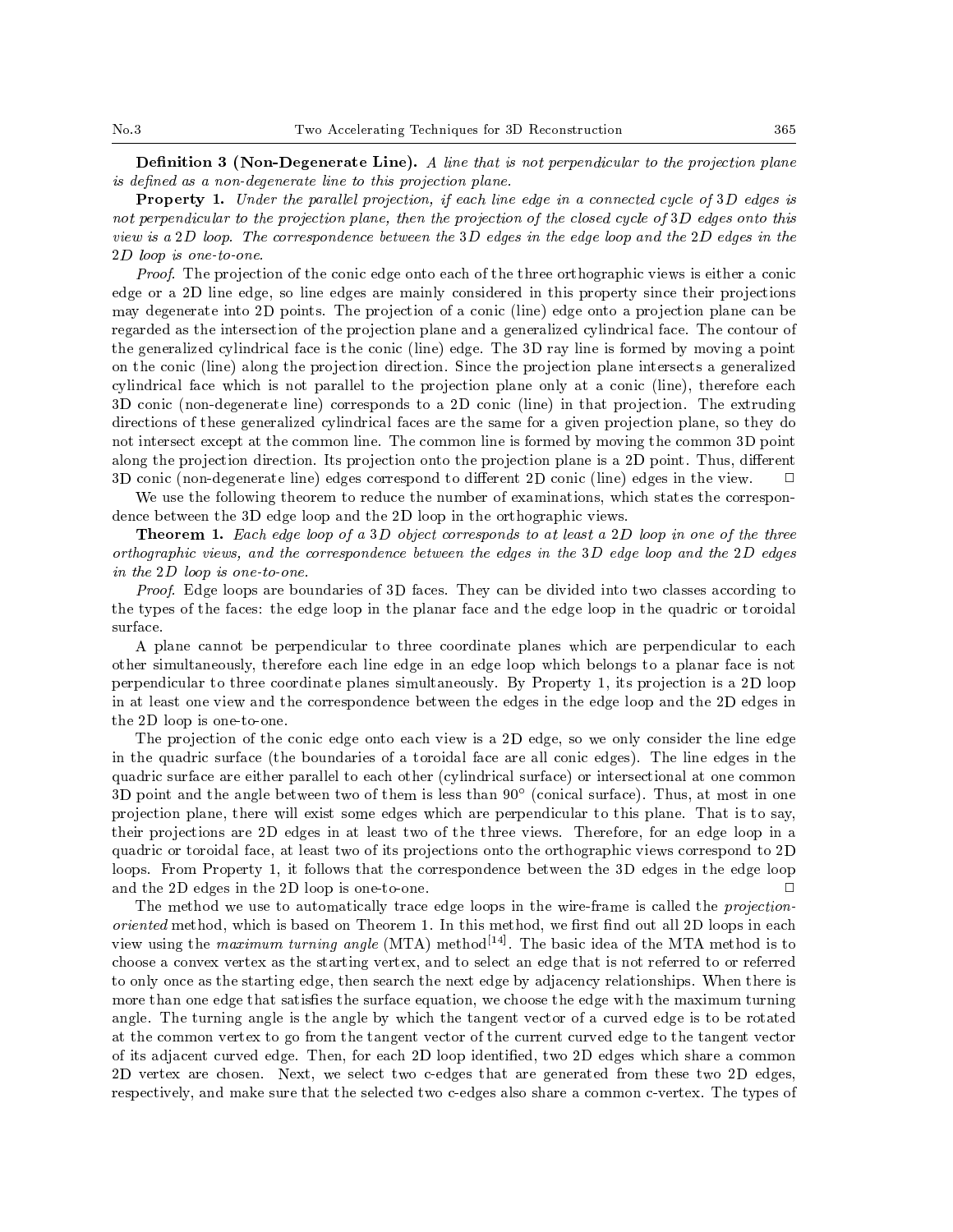these two edges and their relationship will determine the type of the surface to be generated (If the surface has been generated, the new edge loop will be added to this surface). In our reconstruction algorithm, for each 2D edge, the indices of the c-edges that are generated from it are stored as an attribute of that 2D edge. This greatly reduces the searching space. Finally, the algorithm searches for the other edges of the edge loop from the 3D edges generated from the 2D loop. This exploration is a depth first search, which begins with the vertices on the surface. For each vertex on the surface, only the edges connected to this vertex and generated from the 2D loop are checked. All the edge loops that lie in the same surface are linked together to make the final faces. Before constructing the 3D c-faces, the edge loops with inner edges subdividing them are removed from the surfaces.

Fig.2 illustrates the generation of edge loops from the 2D loop. Fig.2(a) shows a 2D loop  $C(f_Af_B) \to C(f_Bf_C) \to C(f_Cf_D) \to C(f_Df_A)$  in the front view. Vertices  $V_A(V_A'), V_B(V_B'), V_C(V_C'),$ and  $V_D(V_D')$  are generated from  $f_A$ ,  $f_B$ ,  $f_C$ , and  $f_D$ , respectively (see Fig.2(b)). For 2D edges  $C(f_A f_B)$  and  $C(f_B f_C)$  which share a common 2D vertex  $f_B$ , we select two c-edges which are generated from those two 2D edges, respectively; moreover, the two 3D edges share a common 3D vertex. For example, c-edges  $E(V_AV_B)$  and  $E(V_BV_C)$  are chosen, the direction of the two edges are the same as their projections, i.e., the current travel direction is  $V_A \rightarrow V_B \rightarrow V_C$ , where  $V_A \rightarrow V_B$  means from  $V_A$  to  $V_B$ . Then, we search for the next edge which is adjacent to the vertex  $V_C$  from the 3D edges generated from the 2D loop. As shown in Fig.2(b), 3D edge  $E(V_CV_D)$  satisfies this condition. Next, 3D edge  $E(V_D V_A)$  is selected and an edge loop is traced. Similarly, we can find 3D edge loop  $E(V_A' V_B') \to E(V_B' V_C') \to E(V_C' V_D') \to E(V_D' V_A')$  (see Fig.2(c)).



Fig.2. Trace edge loops in the wire-frame.

In the previous method, the combination of c-edges is performed  $n(n-1)/2$  times in generating all the surfaces, where  $n$  is the number of c-edges in the wire-frame. The number of times for tracing c-edges which belong to a surface is n. While in our method, the combination of c-edges is performed  $\tilde{c}^2m$  times, where  $\tilde{c}$  is the average number of c-edges generated from a 2D edge, m is the number of 2D edge loops in the views. Since  $m \ll n_v$ ,  $n_v$  is the number of 2D edges in the views, and cm and the state of the state of at least the construction of at least the construction of attention of at least the  $\alpha$  $c^{-}m \ll n(n-1)/2$ . The number of times for tracing c-edges in a surface is  $cm_l, m_l$  is the number of 2D edges in the 2D loop. Since  $m_l \ll n_v$ , it follows that  $\tilde{c}m_l \ll n$ . Therefore, the processing time required for generating c-faces is reduced noticeably.

## 4 Implementation

After developing the method, it is necessary to check it by some real mechanical parts and consider their reconstruction from orthographic views.

Fig.3 shows a mechanical part with planar, conical, toroidal, and cylindrical faces. Fig.4 shows a unique solution constructed from a three-view engineering drawing with straight lines, circular arcs,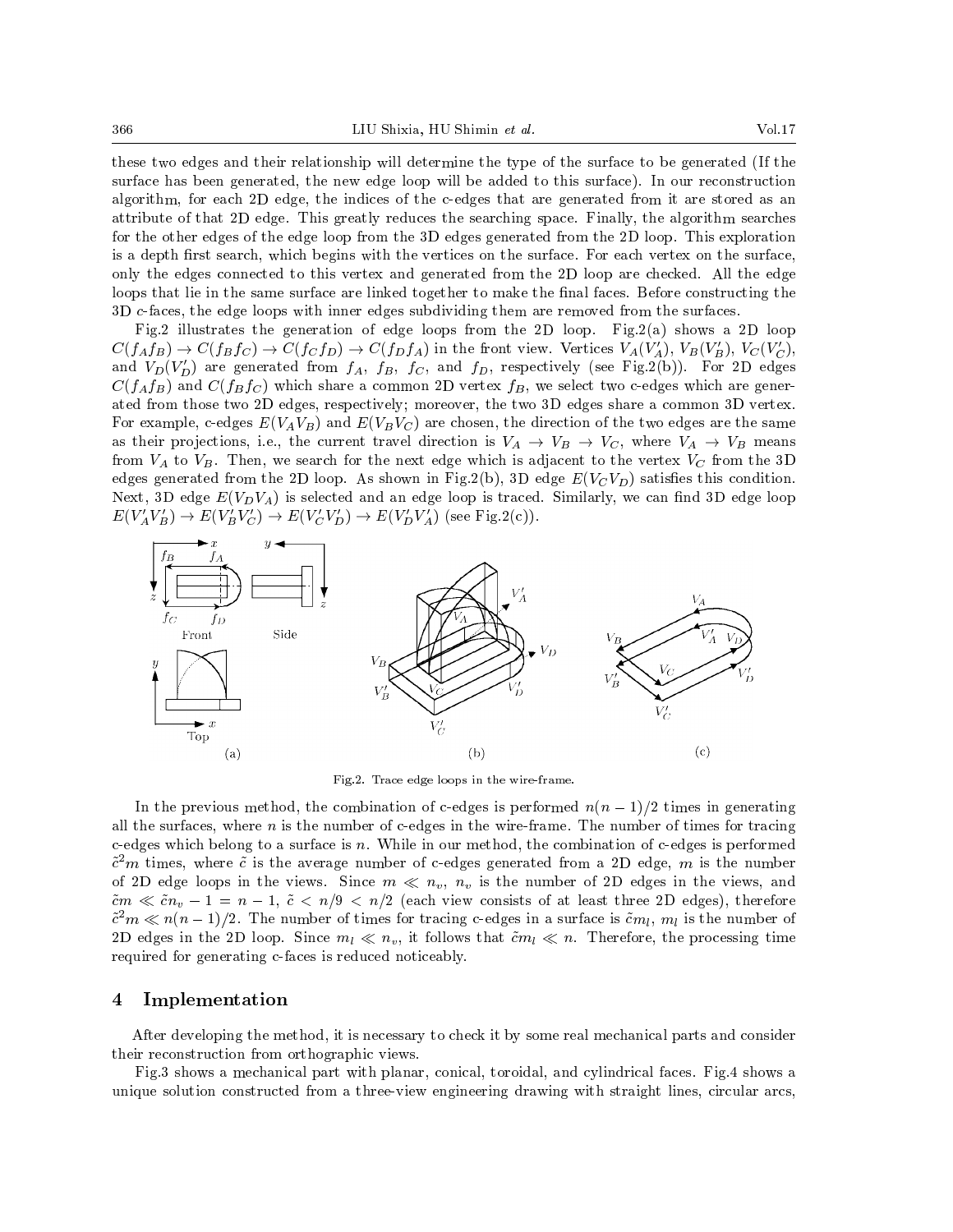and elliptical arcs. The axes of the cylindrical surfaces that intersect with the top planar face (see from the positive direction of z-axis) are not parallel to any of the three coordinate axes.



Fig.3. Engineering drawings and reconstructed model for object 1.



Fig.4. Engineering drawings and reconstructed model for object 2.

## 5 Conclusion

Reconstructing 3D objects from orthographic views requires a considerably amount of processing time. In this paper, we describe two accelerating techniques to improve the efficiency of reconstruction. One reduces the searching space by removing some pseudo elements in the wire-frame directly; while the other accelerates the generation of 3D faces by using the correspondence between the 3D face and its projections.

Our future work includes making full use of the annotation in engineering drawings to extend the